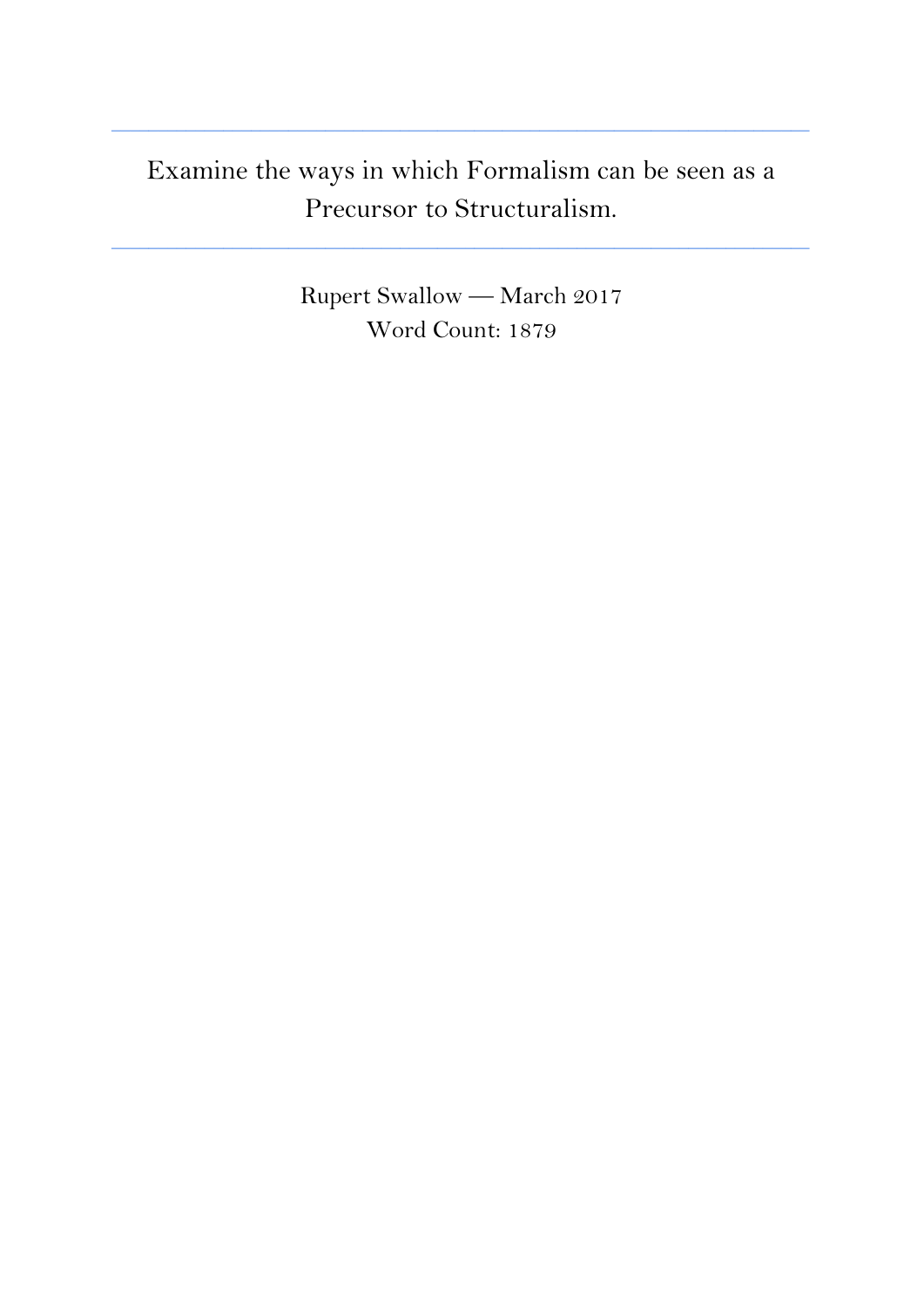Structuralism is indebted to Formalism in two major ways, to its attempt at a scientific approach to literary criticism, and to its ideas with respect to the organisational representation of narrative. Formalist criticisms, particularly the narratological analyses of Vladimir Propp and Viktor Shklovsky, created a new critical awareness of the role of language in literature. This shifted the major concern of literary criticism from the content of an individual text to its formal organisation. In their 'debunking of earlier paradigms and  $\lceil ... \rceil$  wealth of insights into the nature of the literary process', Formalist approaches to narrative 'provided a fertile ground for new syntheses' such as Structuralism.<sup>2</sup> For example Formalist studies of plot recognise a dual distinction between real life (*fabula*) and its textual representation (*syuzhet*). The shift in critical focus, whereby plot became 'a compositional rather that an thematic concept', as well as these insights into the dual nature of the text, was taken up in many ways by the French Structuralists, for example by Gerard Genette in his studies of narrative temporality.<sup>3</sup> However, Structuralism is a definitively propter hoc phenomenon of Formalism, and not merely a historical post hoc phenomenon. Both theories are products of their times and so have differing methods of analysis and criteria of evaluation. Despite this, Structuralism maintains the focus on the scientific analysis of the literary work and its organisation, and of the language of a text, which Formalism first developed. It thus constitutes 'a balanced and judicious restatement of the original Formalist tenets'.<sup>4</sup>

<sup>1</sup> Peter Steiner, 'The Developmental Significance of Russian Formalism', in Raman Selden, ed., *The Cambridge History of Literary Criticism, viii: From Formalism to Poststructuralism,* (Cambridge: Cambridge University Press, 1995), p.270.

<sup>2</sup> *Ibid.*

<sup>3</sup> Boris Eichenbaum, 'The Theory of the Formal Method', in Simon, Peter, ed., *The Norton Anthology of Theory and Criticism*, 2nd Edition (New York: W. W. Norton and Company, 2010), p.935.

<sup>4</sup> Victor Erlich, 'Russian Formalism', *Journal of the History of Ideas*, Vol. 34, No. 4, pp. 627-638 (University of Pennsylvania Press, 1973), p.637, <http://www.jstor.org/stable/2708893>, last accessed 10/03/2017.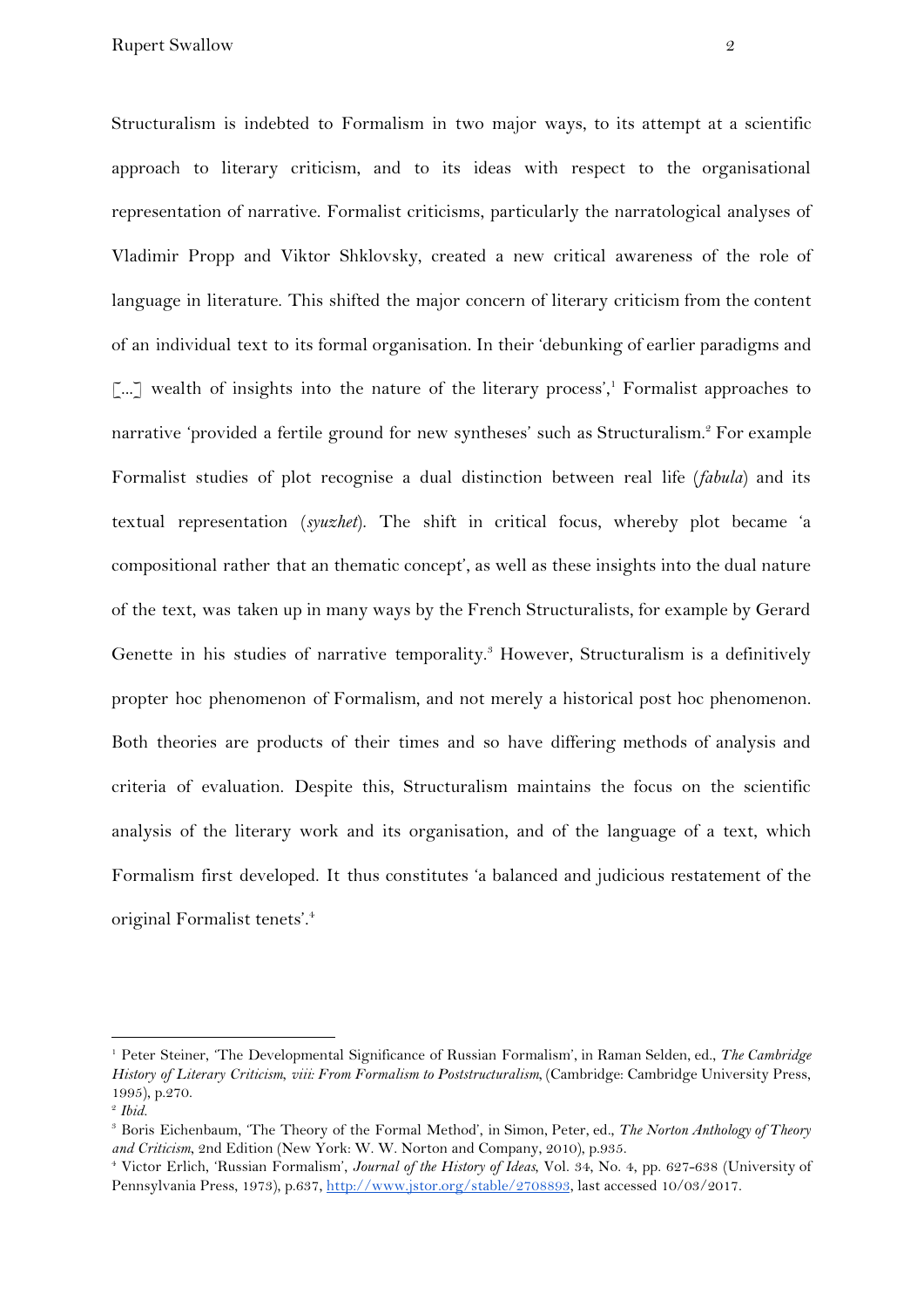Firstly then, the 'cluster of diverse theories'<sup>5</sup> that go by the name of Formalism were united by 'the goal they pursued: to change the scholarly practice of their discipline.'<sup>6</sup> Initially at least, they aimed to shift the focus of literary analysis from the content of a text, to a consideration of its form and formal arrangement. More than this though, '[T]he modernist commitment of the Opoyaz spokesmen' led them to a uniquely scientific analysis of literary texts.<sup>7</sup> Boris Eichenbaum characterises Formalism as highly oppositional to vague and unsystematic earlier criticisms.<sup>8</sup> He wrote that '[Formalists] had to oppose the subjective aesthetic principles espoused by the Symbolists with an objective consideration of the facts.<sup>'</sup> Thus, united by the idea of 'liberating poetic diction from  $\lceil \text{the} \rceil$  fetters'<sup>10</sup> of its subjugation to the tyranny of the symbol, Formalists reacted against earlier criticisms by asserting the preeminence of scientific analysis and applying its values to the study of literature.<sup>11</sup>

Similarly, the Formalist focus on form can be understood as a critical reflection of the increasing self-awareness of the literature of the time. The work of Joseph Conrad in particular is an early example of this increasing self-consciousness. *Heart of Darkness* constantly foregrounds its own textuality both by the narrative framework and the interjections of the narrator Marlow into his own tale. For example, the omniscient narrator's early statement that for Marlow 'the meaning of an episode was not inside like a kernel but outside, enveloping the tale which brought it out only as a glow brings out a

 $<sup>5</sup>$  Steiner, p.270.</sup>

<sup>6</sup> *Ibid.*

<sup>7</sup> Erlich, p.638.

<sup>8</sup> Eichenbaum, pp.925-51.

<sup>9</sup> Eichenbaum, p.928.

<sup>10</sup> *Ibid*.

<sup>&</sup>lt;sup>11</sup> One might see this as a continuation of Enlightenment ideas that progress in the modern world must be scientific by nature. See Jean-Francois Lyotard, *The Postmodern Condition: A Report on Knowledge* (Manchester: University of Manchester Press, 1984).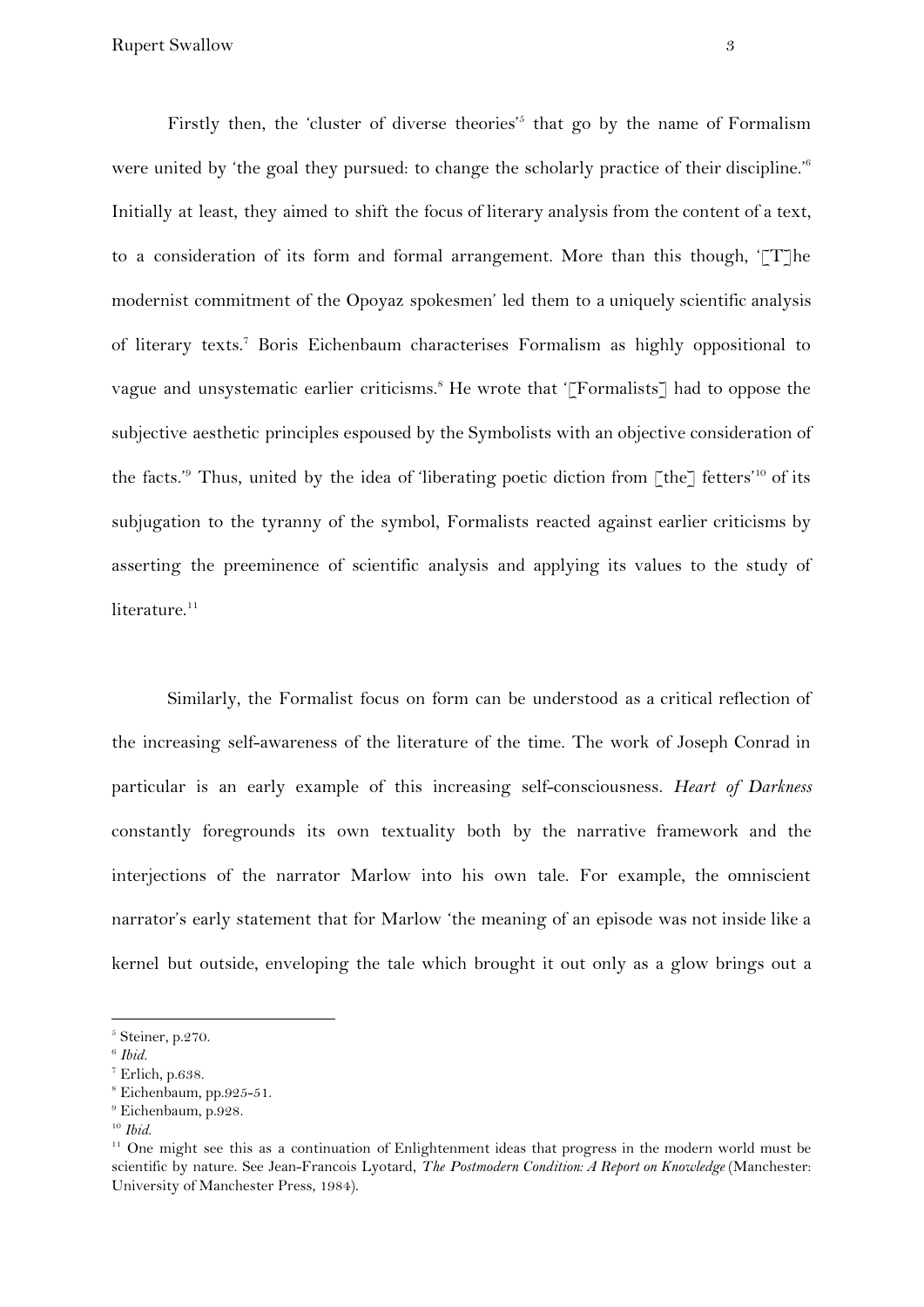haze<sup>'12</sup> introduces the 'self-conscious articulation of the possibilities of telling stories', and so encourages an analysis of the different ways in which a story might be told.<sup>13</sup> In contrast, Realist and Symbolist approaches preceding the development of Formalism were focused on a personal interpretation of the resonance of a text's content. For Percy Shelley, the 'principle of analysis'<sup>14</sup> concerned looking at the 'algebraical representations [that is, symbols<sup> $\gamma$ </sup> which conduct to certain general results.<sup>15</sup> However, the Russian Formalist's reactionary critical approach dispensed with these subjective analyses and focused exclusively on the language and organisation of a text. For example, Propp and Shklovsky recognised the dual split between the 'real' events (*fabula*), and their representation in the text (*sjuzhet*). Thus the Formalists created a new critical awareness that a narrative is always a distorted rearrangement of the events it describes.<sup>16</sup> Again, Conrad provides an early reflection of the prevalence of this idea in literature. In *The Secret Agent*, 'London itself is [...] temporally unstable and fraught with non-synchronicities [...] Mechanistic clock time is juxtaposed against organic temporal markers of the sun and the heavens'.<sup>17</sup> Thus Russian Formalism's focus on the form and organisation of the language of a text, as well as their scientific attitude, is a reflection of the Modernist zeitgeist.

However, in contrast to Formalism, Structuralism developed in an age less concerned with the dangers of the associative, philosophical vagaries of Symbolist criticism.

<sup>12</sup> Joseph Conrad, *Heart of Darkness*, quoted in Robert Burden, *Heart of Darkness: An Introduction to the Variety of Criticism* (Houndmills: Macmillan Education ltd, 1991), p.53.

<sup>13</sup> Robert Burden, *Heart of Darkness: An Introduction to the Variety of Criticism* (Houndmills: Macmillan Education ltd, 1991), p.53.

<sup>14</sup> Percy Shelley, 'A Defence of Poetry', *English Essays: Sidney to Macaulay: The Harvard Classics,* (New York: Bartleby.com, 2001) last accessed 15/03/2017, <http://www.bartleby.com/27/23.html>. <sup>15</sup> *Ibid.*

<sup>&</sup>lt;sup>16</sup> See Peter Brooks, *Reading for the Plot*, (London: Harvard University Press, 1984).

<sup>17</sup> Adam Barrows, '"The Shortcomings of Timetables": Greenwich, Modernism, and the Limits of Modernity', *MFS Modern Fiction Studies*, Volume 56, Number 2, Summer 2010, pp. 267.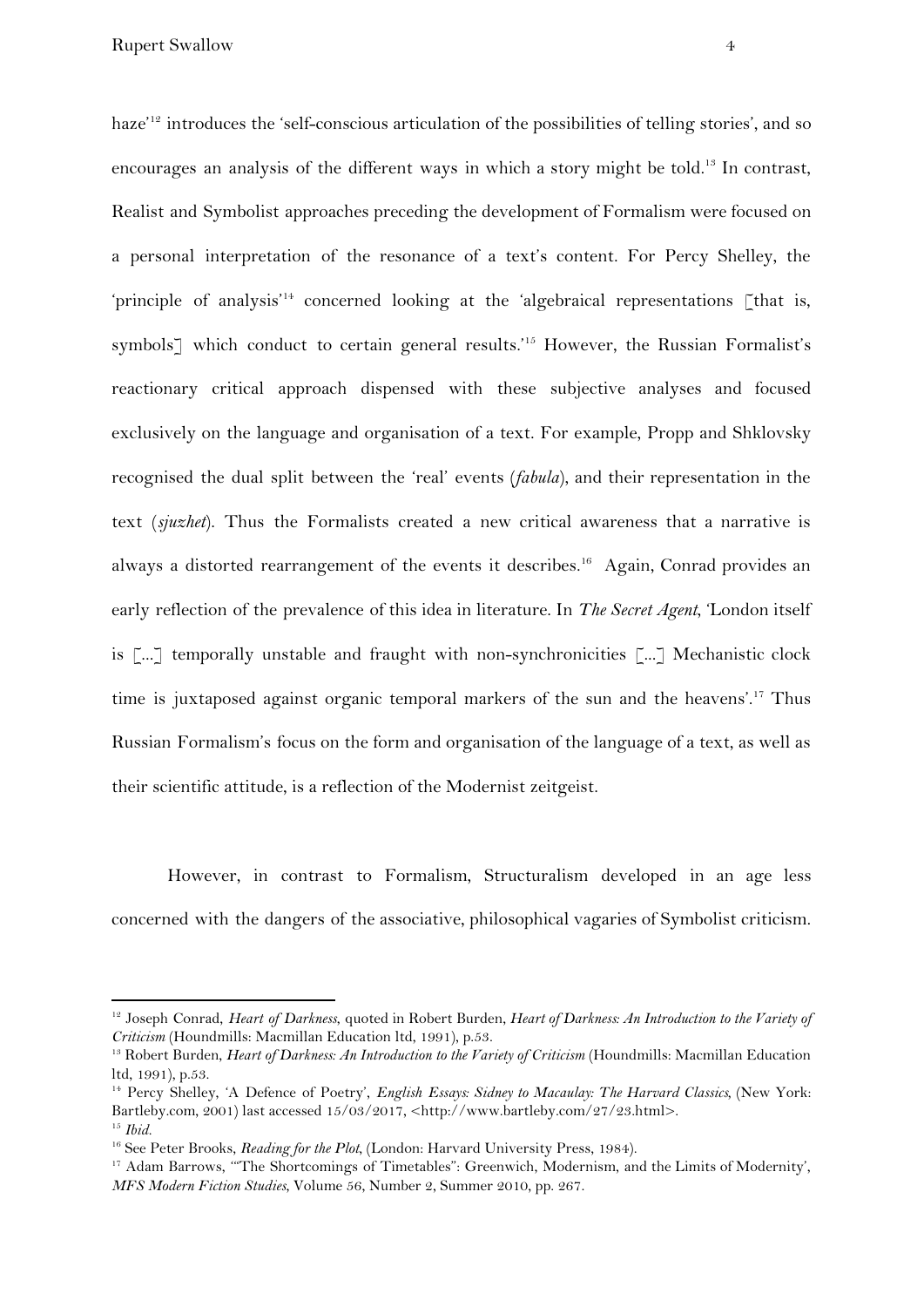Rupert Swallow 5

 $18$  Consequently, its proponents 'emphasised the interdisciplinary nature of their research'.<sup>19</sup> However, despite broadening its critical gaze, Structuralism still maintained Formalism's scientific focus on the text; Roman Jakobson wrote, in 1929, that 'Structuralism is the leading idea of present-day science in its most various manifestations'.<sup>20</sup> The Structuralists' use of Ferdinand de Saussure's linguistic semiology, for example, is illustrative of this combination, although, interestingly, many of the ideas which Structuralists derived from Saussure have distinct similarities with those they took from Russian Formalism. For example, Structuralists were interested in Saussure's investigations into 'the underlying structure of language'.<sup>21</sup> They took up his key idea that the 'two elements  $\lceil \text{of a linguistic} \rceil$ sign, the *signifier* and the *signified*] are intimately united, and each recalls the other' and applied it to literature, thus showing how a work's meaning and the arrangement of its form are intrinsically related.<sup>22</sup> However this idea also has direct consonance with the integration of form and content in the plot, developed in the narratological analyses of Propp and Shklovsky. Thus Structuralism combined aspects of Saussure's linguistic study of semiotics with Formalism's scientific approach. David Lodge for example, in a later assertion of the value of Structuralist criticisms, illustrates how Hemingway, 'through oppositions between nature and culture, joy and ennui',<sup>23</sup> 'establishes the thematic core of the story'<sup>24</sup> in '[t]he first paragraph without [using] a single narrative nucleus.<sup>255</sup> Lodge's analysis exemplifies both the scientific nature of Structuralism's approach to the formal construction of a text —

<sup>18</sup> See Steiner, pp.267-70.

<sup>19</sup> Steiner, p.267.

<sup>&</sup>lt;sup>20</sup> Roman Jakobson, quoted in Steiner, p.267.

<sup>21</sup> Fernande M. Degeorge, 'From Russian Formalism: To French Structuralism', *Comparative Literature Studies*, Vol. 14, No. 1, (Pennsylvania: Penn State University Press, 1977), [<http://www.jstor.org/stable/40245981>](http://www.jstor.org/stable/40245981) last accessed 15/03/2017, p. 21.

<sup>22</sup> Ferdinand de Saussure, 'Course in General Linguistics', in Simon, Peter, ed., *The Norton Anthology of Theory and Criticism*, 2nd Edition (New York: W. W. Norton and Company, 2010), pp.852-3.

<sup>23</sup> David Lodge, *Working with Structuralism: Essays and Reviews on Nineteenth and Twentieth Century Literature*, (Routledge & Kegan Paul: London, 1981), p. 32.

<sup>24</sup> *Ibid.*

<sup>25</sup> *Ibid.*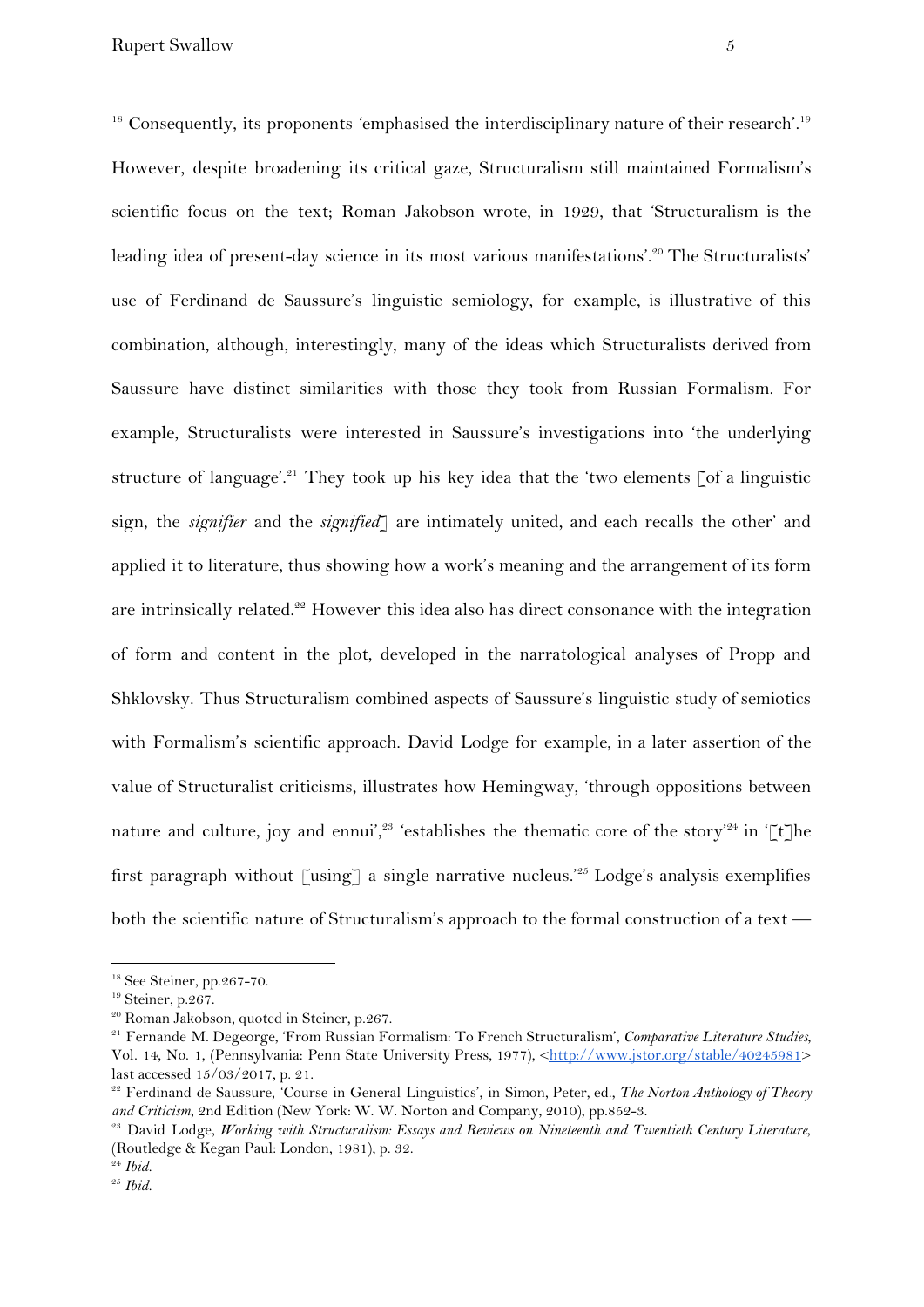the use of biological metaphors such as 'narrative nucleus'<sup>26</sup> is noticeable in this context  $$ and its concomitant use of 'Romantic deductivism' to show how these structures create meaning.<sup>27</sup> Structuralist criticisms embody the Formalists' 'characteristic attitude towards the understanding and the study of technique' while also bringing an awareness of other critical positions to their analysis of the text.<sup>28</sup>

The various 'strictly empirical [Formalist] analyses of the text's form and composition', informed by an increased consideration of the language of the text, gave rise to other aspects of Structuralist approaches.<sup>29</sup> In this case Formalist ideas, not attitudes, are taken up by Structuralist criticism. For example, Shklovsky repositions poetic imagery within literary critical discourse. For him '[poetic] imagery becomes a part of the system of poetic devices and loses its theoretical dominance'.<sup>30</sup> This shows not just a disdain for the earlier belief in the symbolic image as the central communicative literary device, but also an awareness of language, albeit a distinctly 'poetic' form of it, as the central feature of literary analysis; 'Practical language uses words to accomplish a goal, [...] poetic language is oriented towards the words themselves.'<sup>31</sup> Formalists thus shifted the focus of literary study onto the form of a text, the function of the 'words themselves', and away from its content.<sup>32</sup> The 'linguistic patterns'<sup>33</sup> in a text therefore become not 'merely a means of communication',  $34$  but also 'acquire independent value' in and of themselves. $35$  The Russian Formalists

<sup>26</sup> *Ibid,*

<sup>&</sup>lt;sup>27</sup> Steiner, p.268.

<sup>&</sup>lt;sup>28</sup> Eichenbaum, p.926.

<sup>29</sup> Susana Onega, 'Structuralism and narrative poetics', in Patricia Waugh, ed., *Literary Theory and Criticism: An Oxford Guide*, (Oxford: Oxford University Press, 2006), p.265.

<sup>30</sup> Eichenbaum, p.933.

<sup>31</sup> Gary Saul Morson, 'The Russian Debate on Narrative' in Waugh, ed., *Literary Theory and Criticism*, p.215.

<sup>32</sup> *Ibid.*

<sup>33</sup> Eichenbaum, p.929.

<sup>34</sup> *Ibid*.

<sup>35</sup> *Ibid*.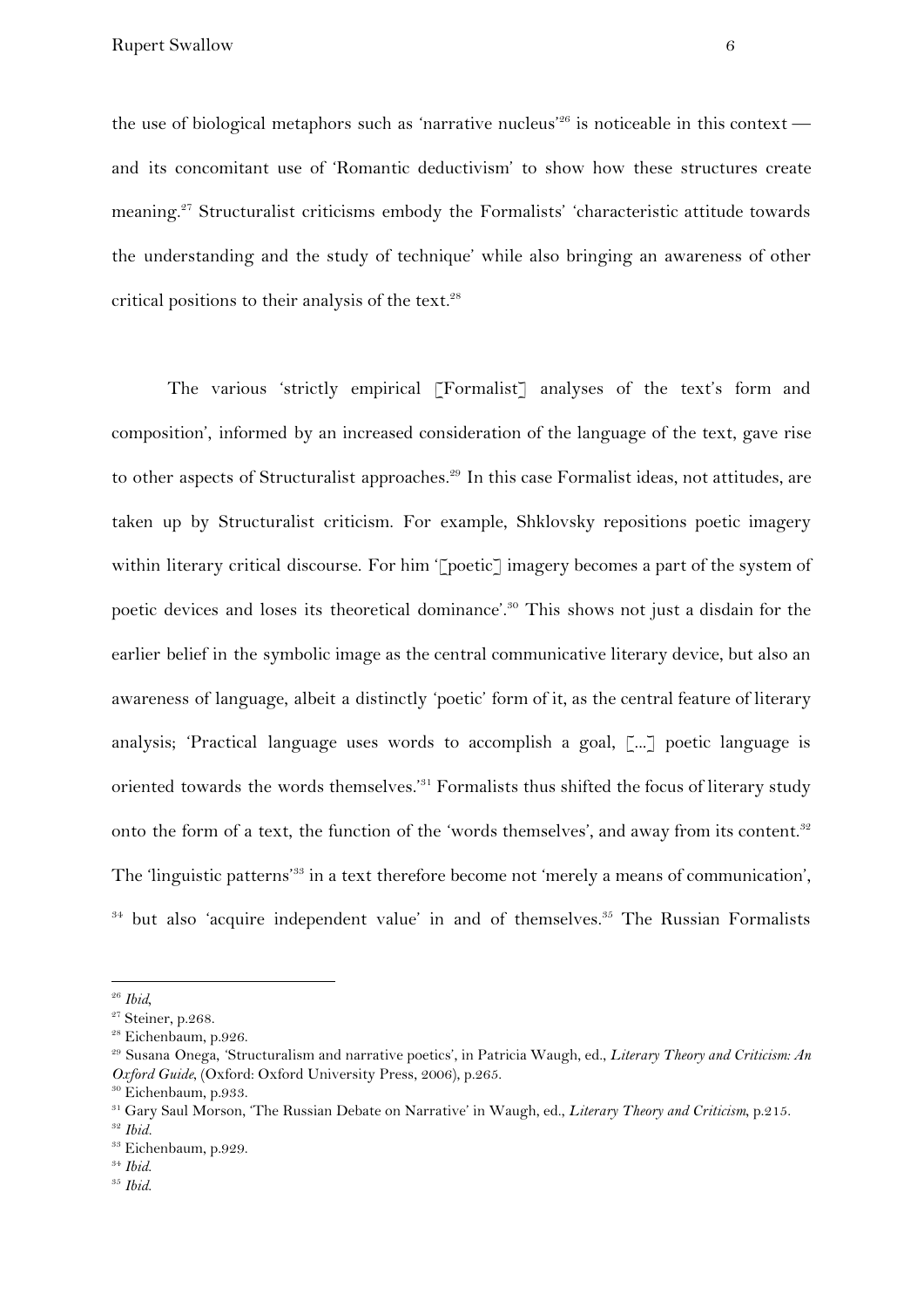Rupert Swallow 7

developed an awareness, later taken up by the French Structuralists, that, through the organisation of these patterns, texts create meaning.

As mentioned above, Structuralists both used and diversified this Formalist preoccupation with linguistic patterning, particularly so in their analyses of narrative chronology. The temporal nature of the experience of reading literature is noted in various Formalist criticisms: Cleanth Brooks wrote that 'the essential structure of a poem [...] is a pattern of resolved stresses  $\lceil ... \rceil$  developed through a temporal scheme<sup>36</sup> while Peter Brooks remarks how all narratives are read with the sense of an ending, that is to say, time bounded.<sup>37</sup> This consciousness that the 'plot is teleological  $\lceil ... \rceil$  it drives us forward towards an end through a series of anticipations and resolution<sup>38</sup> implicitly raises questions about textual time which are later answered in Genette's consideration of the 'double temporal sequence'<sup>39</sup> of narrative.<sup>40</sup> Genette wrote that '[t]he [temporal] status of written literary narrative [...] is even more difficult to establish [...] it can only be "consumed," and therefore actualised, in a time that is obviously reading time'.<sup>41</sup> Genette continued his analysis of temporal order within narrative discourse by using Propp and Shklovsky's distinction, in their analysis of plot, between narrative events in the *fabula* and their representation in the *syuzhet*. In his study of the 'relations between the time of the story and

<sup>36</sup> Cleanth Brooks, 'The Heresy of the Paraphrase', in Peter, ed., *The Norton Anthology of Theory and Criticism*, p.1223.

<sup>37</sup> See Peter Brooks, *Reading for the Plot*.

<sup>38</sup> Peter Brooks, *Reading for the Plot*, p.22.

<sup>39</sup> Christian Metz, *Film language: A Semiotics of the Cinema*, trans. Michael Taylor, (New York, 1974), p.18, quoted in Gerard Genette, *Narrative Discourse: An Essay in Method*, Jane E. Lewin, trans., (Ithaca: Cornell University Press, 1980).

<sup>40</sup> Saussure, in a similar vein, had noted different temporal modes of analysis, the difference 'between a study involving a slice in time (synchrony) and an evolution developing in time (diachrony).' Saussure, quoted in Degeorge, p.21.

<sup>41</sup> Gerard Genette, *Narrative Discourse: An Essay in Method*, Jane E. Lewin, trans., (Ithaca: Cornell University Press, 1980), p.34.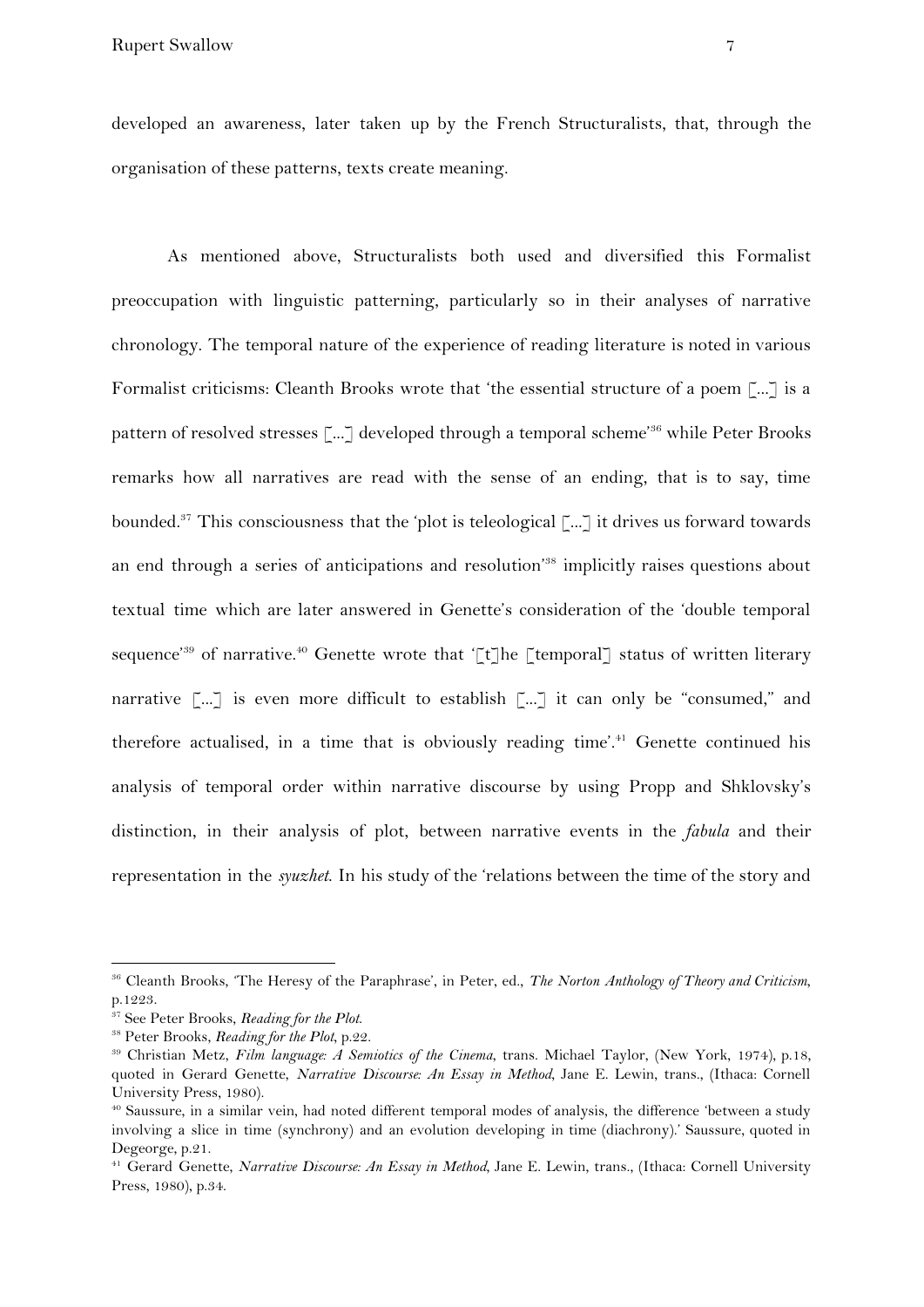the (pseudo-) time of the narrative' he clearly used their model to structure his own analysis of temporal representation.<sup>42</sup> For example this excerpt from Conrad's *The Secret Agent* 

While he was speaking the hands on the face of the clock behind the great man's back - a heavy, glistening affair of massive scrolls in the same dark marble as the mantelpiece, and with a ghostly, evanescent tick - had moved through the space of seven minutes. (143)<sup>43</sup>

can be explained, using both Formalist and Structuralist terms, by the temporal distortions in the passage. In the *fabula* the central narrative movement, *scene*, is confused when, in the *sjuzhet*, a *pause* is interpolated within a section of *summary*. In other words, the narrative voice describes the clock which is delineating the passing of time, simultaneously decreasing the narrative pace with atemporal description even as the statement 'had moved on through a space of seven minutes<sup> $44$ </sup> vainly seeks to increase it.<sup> $45$ </sup> A Structuralist critic might go on to say that the preponderance of the language in this section characterises Sir Ethelred and explains 'the very public oratorical mode in which this politician expects to be addressed' and thus, more generally, sheds light on his opinion of his own social position.<sup>46</sup> This analysis shows not only how Genette has integrated Formalist ideas of narrative representation into his critical system, but also how a Structuralist approach expands upon these ideas. Like the Formalists before him, Genette's analysis of the nature of temporality is is an attempt at objective, scientific criticism, however he uses both the critical vocabulary and the ideas of Propp and Shklovsky and also of Saussure's linguistic semiology and this

 $42$  Genette, p.35.

<sup>43</sup> Alistair Brown, 'The Language of Time in *The Secret Agent*', <<http://www.thepequod.org.uk/essays/litcrit/agent.htm>> , last accessed 08/03/2017.

<sup>44</sup> *Ibid.*

<sup>45</sup> N.B. *The Secret Agent* is an interestingly prescient text for these later critical ideas. In its temporally complex and fragmented plot, Conrad self-consciously uses the fabula/sjuzhet split and a scrambled chronology as a means of creating a complex narrative. 'Indeed, more generally, the novel's relationship to the incontrovertible historical fact of the Greenwich bomb plot exposes the way in which an event known to have taken place in public, historical time has its effects distorted by the very acts of recording which preserve it in history.' Brown, 'The Language of Time in *The Secret Agent*'.

<sup>46</sup> Brown, 'The Language of Time in *The Secret Agent*'.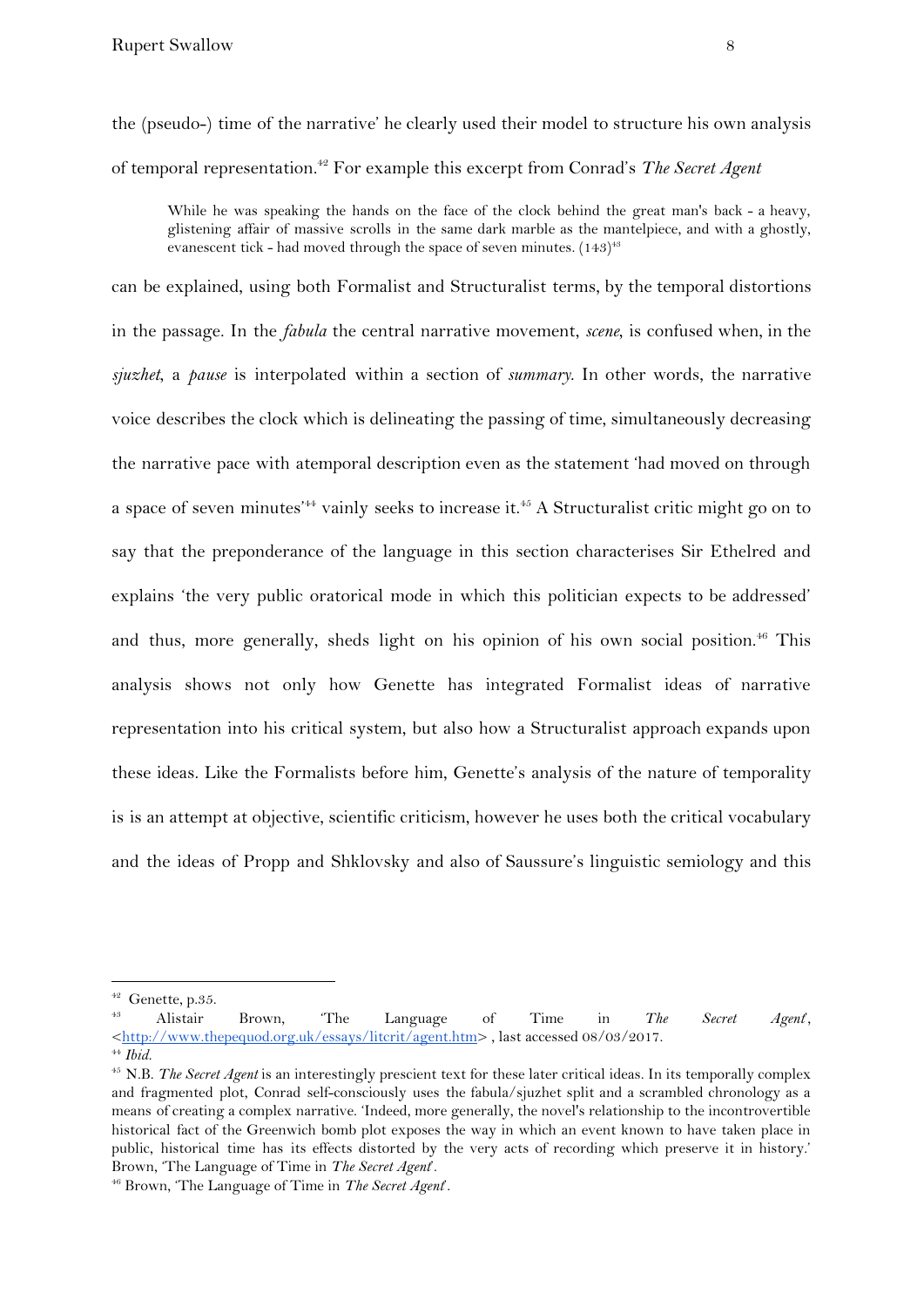Rupert Swallow 9

leads his analyses to consider not just the form of a text but, more generally, the way in which it, in this case, creates a specific kind of characterisation.

To conclude, Structuralism developed as 'a scientific attitude that proceeds from the knowledge of  $[$ the $]$  increasing interrelation of science and philosophy'.<sup>47</sup> It used the empirical scientific attitude to the study of literature so characteristic of Formalist analyses. In this sense Formalism can be seen as a precursor to Structuralism. In another sense, Structuralism also incorporated and expanded on the implications of the ideas of Formalist analyses, particularly so in the field of narratology; Structuralist analytic models are both structurally similar to Formalist ones, and also use the preceding Formalist analyses as starting points for their own investigations. Despite developing in different intellectual climates, Formalism can be seen as a precursor to, and not merely a historical antecedent of, Structuralism because of the similarities of both their attitudes to the analysis of a text, and of their ideas in its interpretation.

<sup>47</sup> Jan Mukařovský, quoted in Steiner, p.268.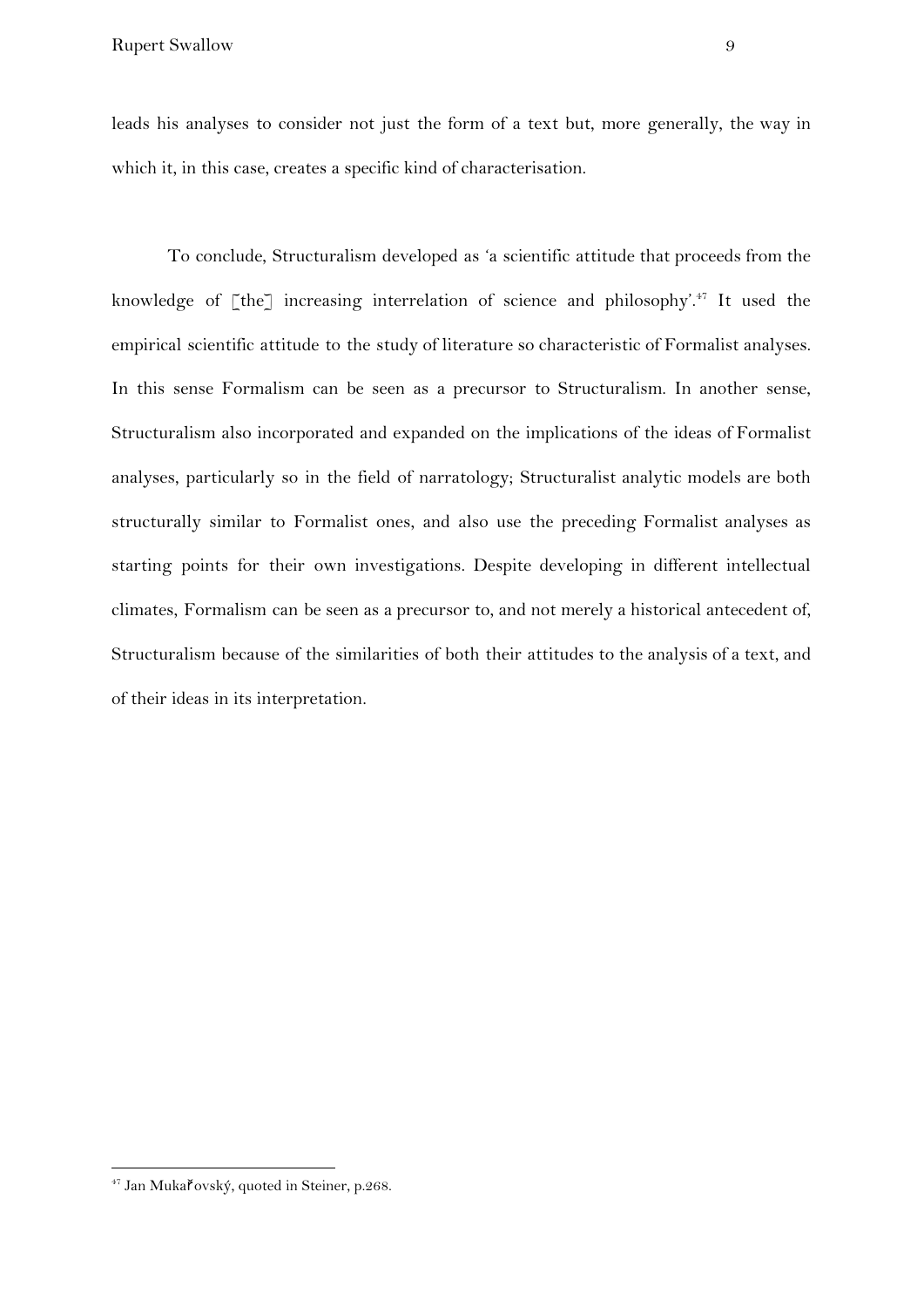## **Bibliography:**

Auerbach, Erich, *Mimesis*, Trask, W. R., trans. (Princeton: Princeton University Press, 2003).

Brooks, Cleanth, 'The Formalist Critics', *The Kenyon Review*, Winter 1951, Vol. XIII, No. 1, [http://www.kenyonreview.org/kr-online-issue/kenyon-review-credos/selections/cleanth-brook](http://www.kenyonreview.org/kr-online-issue/kenyon-review-credos/selections/cleanth-brooks-656342/) [s-656342/](http://www.kenyonreview.org/kr-online-issue/kenyon-review-credos/selections/cleanth-brooks-656342/), last accessed 07/03/2017.

Brooks, Peter, *Reading for the Plot* (London: Harvard University Press, 1984).

Brown, Alistair, 'The Language of Time in The Secret Agent', http://www.thepequod.org.uk/essays/litcrit/agent.htm, last accessed 08/03/2017.

Burden, Robert, *Heart of Darkness: An Introduction to the Variety of Criticism* (Houndmills: Macmillan, 1991).

Degeorge, Fernande M., 'From Russian Formalism: To French Structuralism', *Comparative Literature Studies*, Vol. 14, No. 1, pp.20-9 (Pennsylvania: Penn State University Press, 1977), http://www.jstor.org/stable/40245981, last accessed 15/03/2017.

Erlich, Victor, *Journal of the History of Ideas*, Vol. 34, No. 4 (University of Pennsylvania Press, 1973), pp.627-38,<http://www.jstor.org/stable/2708893>, last accessed 10/03/2017.

Genette, Gerard, *Narrative Discourse: An Essay in Method*, Jane E. Lewin, trans. (Ithaca: Cornell University Press, 1980).

Hartman, Geoffrey H., *Beyond Formalism: Literary Essays 1958-1970* (New Haven: Yale University Press, 1970).

Hawkes, Terence, *Structuralism and Semiotics* (London: Methuen, 1983).

Hopkins University Press, 2010) <https://muse.jhu.edu/article/383406>, last accessed  $07/03/2017$ .

Kermode, Frank, *The Sense of an Ending* (Oxford: Oxford University Press,1968).

Kern, Stephen. 'The Nature of Time', *The Culture of Time and Space: 1880-1918*, pp.10-35 (Cambridge, MA: Harvard University Press, 1983).

Lemon, Lee T., and Reis, Marion J., trans. and ed., *Russian Formalist Criticism: Four Essays* (Lincoln, Nebr.: University of Nebraska Press, 1965).